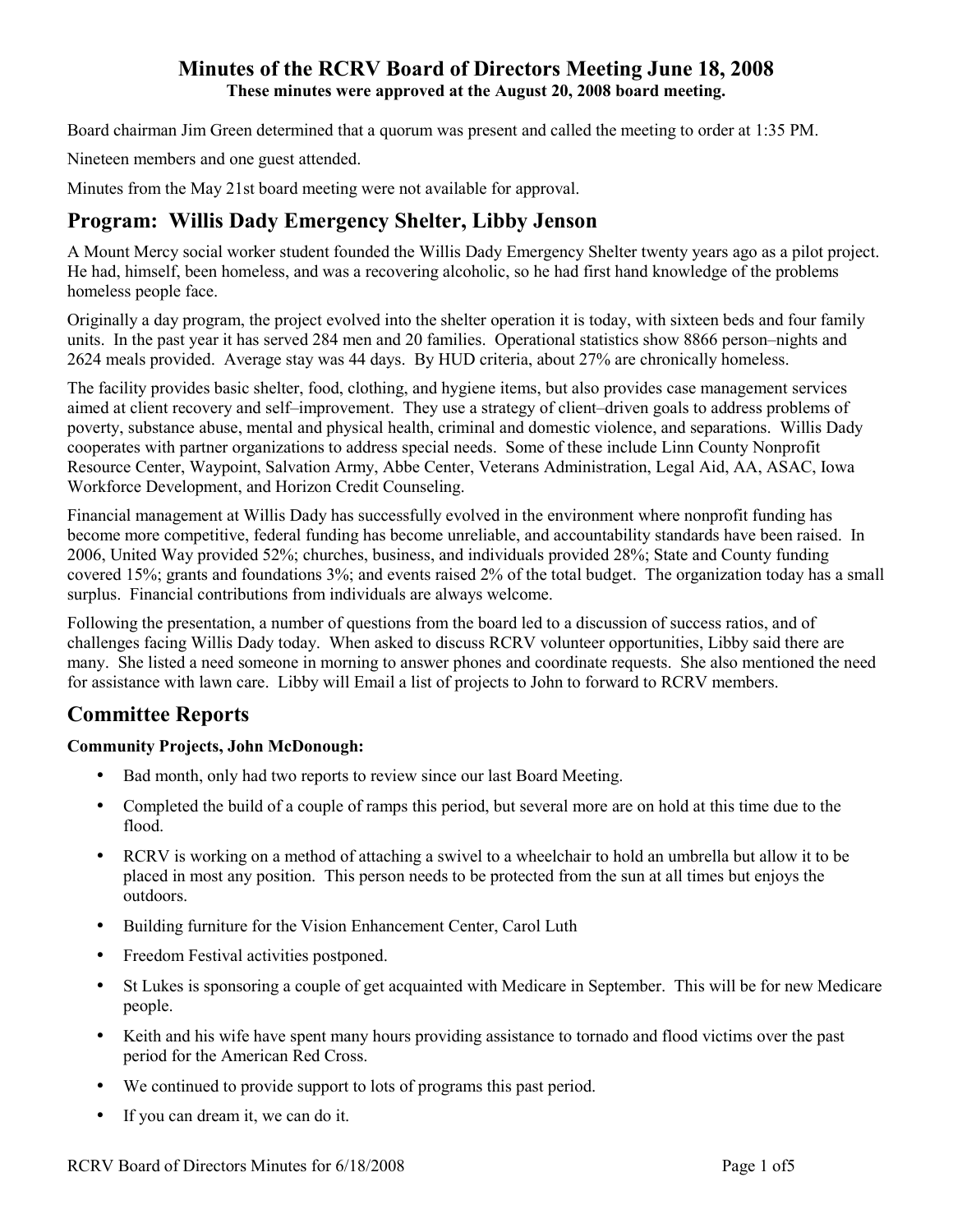# **Minutes of the RCRV Board of Directors Meeting June 18, 2008**

# **These minutes were approved at the August 20, 2008 board meeting.**

#### **Communications, Chuck Wehage:**

Chuck Wehage was not present to give a report, but the newsletter has been printed and stuffed, and will be mailed in the next few days.

### **Data Base, Jim Klein:**

- I am biking in North Dakota, Canada, and Minnesota this week.
- I updated the Database for the new retiree list for the months of March and April and for the obits from Wilma Shadle.
- I generated the mailing list for the current newsletter.
- I generated a mailing list of the RCRV board members at the request of Jenny Becker and sent it to her.

### **Recruiting and Retention, Pete Jurgens:**

Pete was not present to give a report. Barbara Hoffman reported that 161 members reported hours and qualified as active as of June 1. Twenty–three additional members did not report hours in the past year, although it is apparent that many of these are still active, and some of these are key to RCRV projects such as Lego League.

# **Partner Agency Reports**

**Aging Services, (…)** 

No report.

### **Four Oaks Bridge, Milissa Yardley:**

No report.

**Correctional Services, Heidi Soethout:** 

No report.

### **Grant Wood AEA, Ann Griffin:**

No report.

### **Heritage Agency on Aging, Linda Dearinger:**

Heritage is providing physical space for Aging Services case managers displaced by the flood.

Linda's staff is preparing a listing of available low-income housing in 100-mile radius.

Marion Churches' building will open by end of July. Nineteen units have been spoken for.

### **IBEW, Gerald Vuichard:**

No report.

### **Jane Boy Community House, Karl Cassell:**

No report.

### **New Horizons, Mark Beason:**

No report.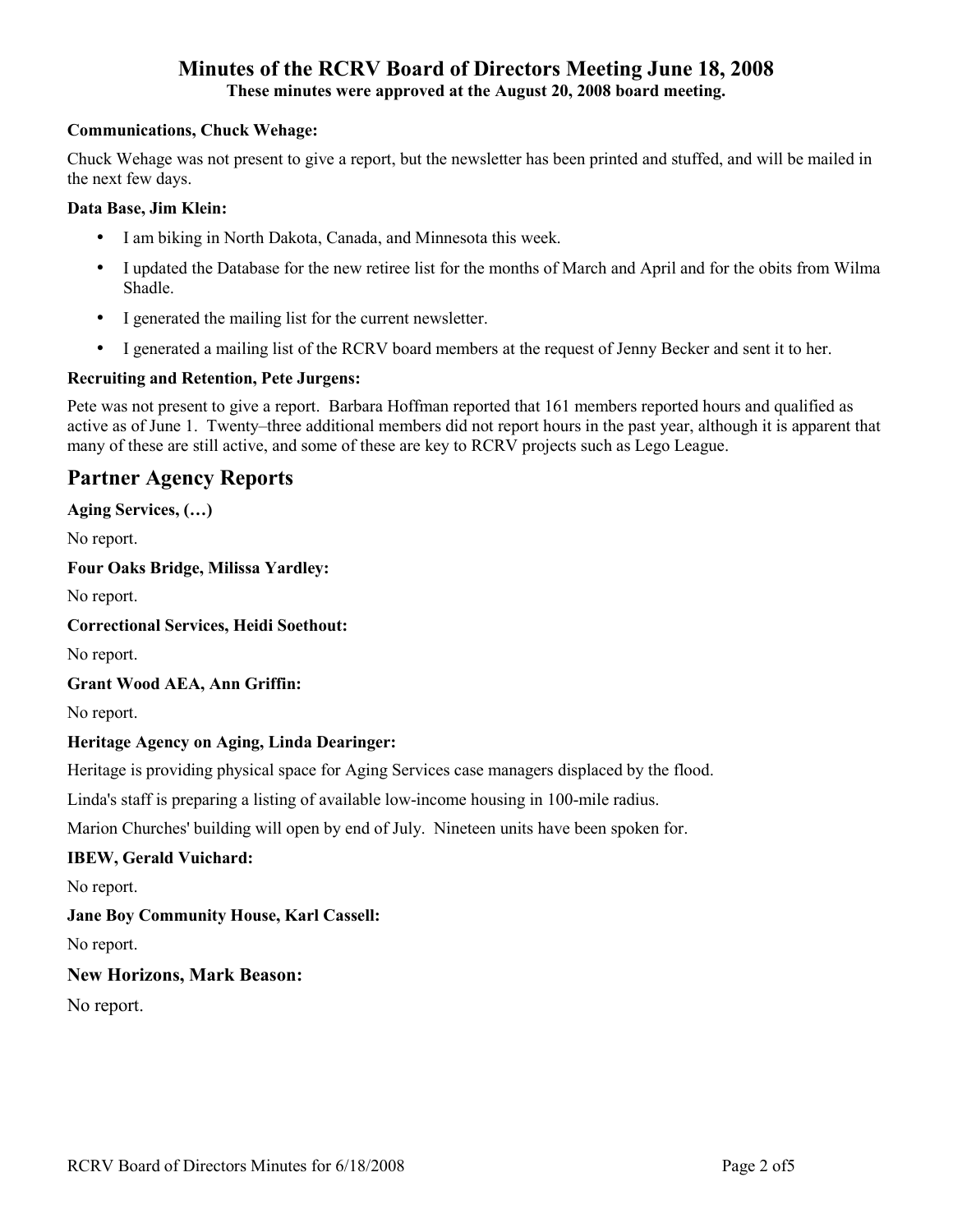# **Minutes of the RCRV Board of Directors Meeting June 18, 2008**

**These minutes were approved at the August 20, 2008 board meeting.** 

### **Options of Linn County, Wayne Clayton:**

As you may have heard, Options' facility was directly affected by the flood downtown. The facility is closed and we are currently securing an alternate site, hoping to be up and running again soon. Several of our off-site crews are still operating.

In the coming days we will undoubtedly be looking to replace/supplement a number of unique RCRV devices. I imagine you'll all be in big demand as a number of agencies begin the recovery process.

Thanks for all you do.

### **REACT, Barb Klawiter:**

No report.

#### **Red Cross, Joan Schaffer:**

No report. Keith Sutherland described some of his experiences helping with tornado response in northeast Iowa, and at flood shelters here is Cedar Rapids.

### **RSVP, Barbara Hoffman:**

Kathy Swanson moved into a house just two months ago, and was flooded out.

National statistical highlights from RSVP

- 428,000 volunteers
- 79,000,000 hours served
- 741 projects
- 74,346 children served
- 342,416 elderly served
- \$58,600,000 federal funding
- \$59,700,000 non–federal funding

Barb attended the 2008 National Conference on Volunteering & Services, where the theme was taken from Dr. Martin Luther King, Jr.: "The Urgency of Now."

### **Sixth Judicial District, Heidi Soethout:**

No report.

#### **WRAP, Heidi Soethout:**

No report.

### **St. Luke's Hospital, Denise Walker:**

No report.

**United Way, Mary Klinger:** 

No report.

# **Rockwell Collins, Jenny Becker:**

Report incorporated into the discussion of flood relief activity under New Business.

### **Old Business**

There have been no applications so far for a Rockwell Collins RCRV grant. Distribution of the newsletter in the next few days will be the first opportunity for many RCRV members to learn of the grant project.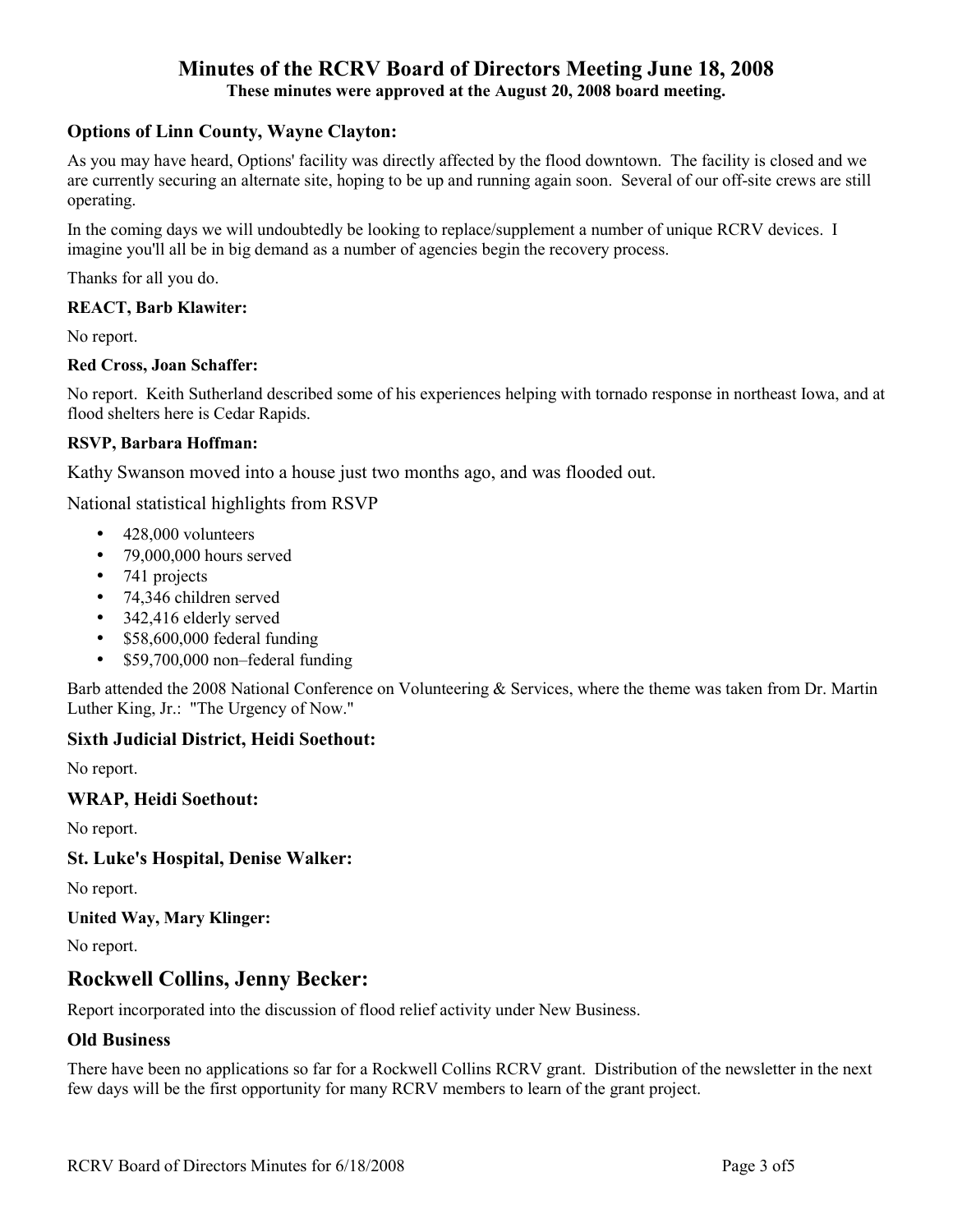# **Minutes of the RCRV Board of Directors Meeting June 18, 2008**

**These minutes were approved at the August 20, 2008 board meeting.** 

### **New Business**

Chairman Green raised the question: "What should RCRV be doing for flood relief?"

Linda Dearinger: Can we move heavy trash? What about liability? Reconstruction for aged population who can't afford to hire contractors?

Mike Wilson: Do we want to work with a single agency or with many agencies?

Jenny Becker: City has a web site to coordinate volunteer efforts at http://www.corridorrecovery.org/CedarRapidsArea.asp. That site can be used for individuals and agencies.

Rockwell is organizing an effort for employees and for nonprofit agencies. The following is quoted from http://www.rockwellcollins.com/floodrecovery/#FloodRecoveryFund:

*Rockwell Collins has established the Rockwell Collins Flood Recovery Fund. This fund will enable company employees, retirees, customers, suppliers, and other friends of the company to make financial donations to flood recovery efforts.* 

*Employees based in the United States and retirees who would like to make a donation can do so by writing a check to the Rockwell Collins Employee United Fund and indicating "flood recovery." Checks should be sent to the attention of Jolene Trout, Rockwell Collins, 400 Collins Road NE, M/S 106-176, Cedar Rapids, IA 52498.* 

*U.S. based employees also have the options of donating through payroll deduction and through the exchange of accrued vacation time. Online forms to allow employees to select payroll deduction or exchange vacation time will be available later this week.* 

*International employees, customers, suppliers, and other friends of the company who wish to donate can do so by writing a check to the Rockwell Collins Flood Recovery Fund, c/o the Greater Cedar Rapids Community Foundation, PO Box 9, Marion, IA 52302.* 

Rockwell is also planning to organize direct recovery volunteer activity by employees. The following is also quoted from the RC floodrecovery website:

*Rockwell Collins is also formulating plans to mobilize teams of employees to assist in the ongoing cleanup and recovery efforts once the floodwaters recede. Company officials are coordinating with local and national disaster relief organizations to determine when and how these teams can best serve flood victims' needs. Additional information regarding the company's ongoing flood relief efforts will be provided as details are confirmed.* 

Linda: who will help flood victims apply to the right agencies to get financial help?

Rod Thorpe: information on how to apply is available on the corridor website. Heritage can help by adding information to the website.

Linda: Good suggestion. However, many will still require assistance to make appropriate applications.

John Wauer: RCRV has already circulated a request from Heart of Iowa for help with cleanup. Juergen Bruckner and John helped clean a number of apartments this morning. More left to do.

Keith Sutherland: Lots of people organizing, not enough people volunteering. Keith suggested taking requests for help as we usually do and respond appropriately. John Wauer suggests that RCRV can convert requests into specifics of date, time, and place to show up to work

Rod: Should we suspend ramps and WRAP activity in favor of flood cleanup for now?

John Wauer: We should continue to work projects for agencies, not for individuals.